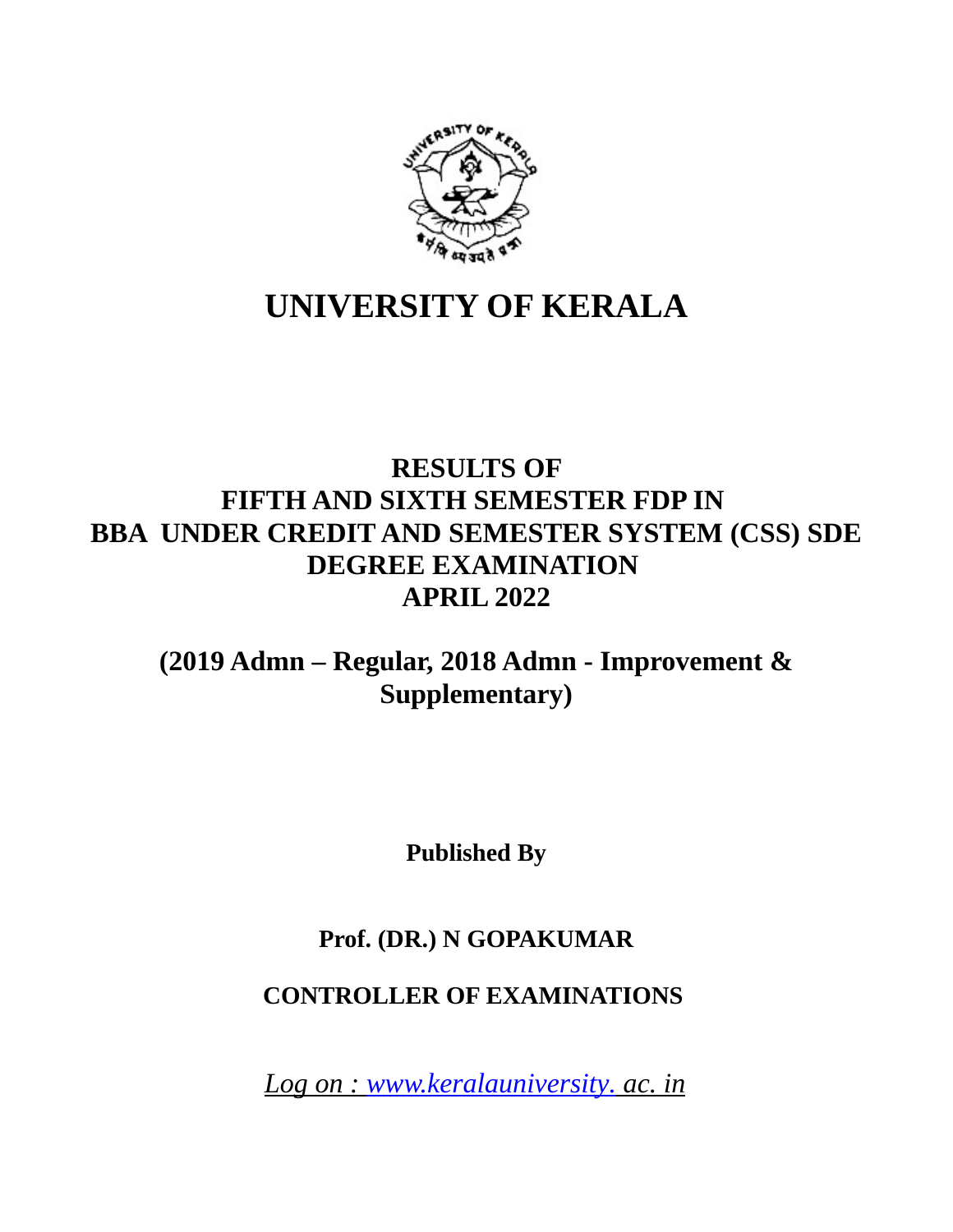## **UNIVERSITY OF KERALA**

#### **SYNDICATE – IN – CIRCULATION**

The results of the Fifth and Sixth Semester FDP in BBA (SDE) under Credit and Semester System (CSS) SDE Degree (2018 Admission Onwards - Regular, Improvement & Supplementary) Examinations April 2022 declared by the respective Board of Examiners are given below :

| $\Gamma$                                                            |                         |                       |                   |           |
|---------------------------------------------------------------------|-------------------------|-----------------------|-------------------|-----------|
| Name of Examinations                                                | Number of<br>Registered | Number of<br>Appeared | <b>Total Pass</b> | % of Pass |
| Fifth Semester BBA<br>(SDE) Degree<br><b>Examination April 2022</b> | 155                     | 144                   | <b>102</b>        | 70.83%    |
| Sixth Semester BBA<br>(SDE) Degree<br><b>Examination April 2022</b> | 143                     | 133                   | 104               | 78.19%    |

The results may be approved. It is proposed to publish the results on 18/06/2022

 Sd/-  **CONTROLLER OF EXAMINATIONS** 

University Buildings, Thiruvananthapuram, Dated: 18/06/2022 Copy to :

- 1. All Syndicate Members
- 2. The P.S. to V.C / PVC
- 3. The PA to Registrar / CE
- 4. JR / DR / AR (Exams)
- 5. The Director, IDE, Palayam
- 6. The PRO for issuing Press Release
- 7. The Reception Office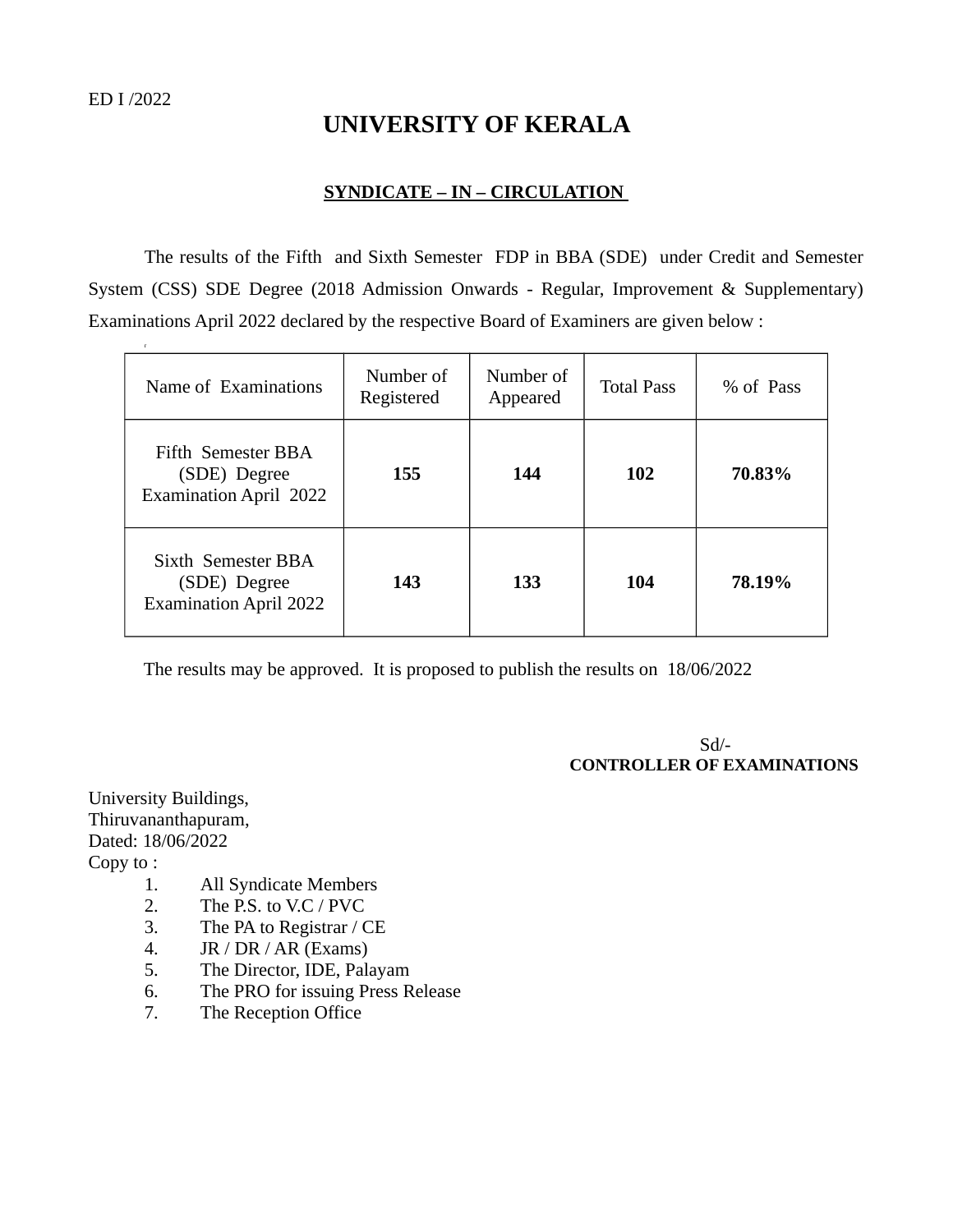ED I /2022 **Not to be published before 18/06/2022**

### **UNIVERSITY OF KERALA**

#### **NOTIFICATION**

The Result of the Fifth and Sixth Semester FDP in BBA(SDE) under Credit and Semester System (CSS) Degree (2018 Admission Onwards - Regular, Improvement & Supplementary ) Examinations April 2022.

- 1. The following is the Result the Fifth and Sixth Semester FDP in BBA under Credit and Semester (CSS) SDE Degree (2018 Admission Onwards - Regular, Improvement & Supplementary ) Examinations April 2022.
- 2. For 2018 admission onwards a student has to score a minimum of 40% marks (ESE+CE) for a pass. For the successful completion of a semester a student has to score a minimum SCPA of 4.00(E Grade) .
- 3. The last date for revaluation and scrutiny is **28/ 06 /2022**. Candidates should make use of draft marklist available in the university website for applying for revaluation. Application for revaluation and scrutiny should be submitted through **ONLINE** only.

 Sd/-  **CONTROLLER OF EXAMINATIONS**

University Buildings, Thiruvananthapuram, Dated: 18/06/2022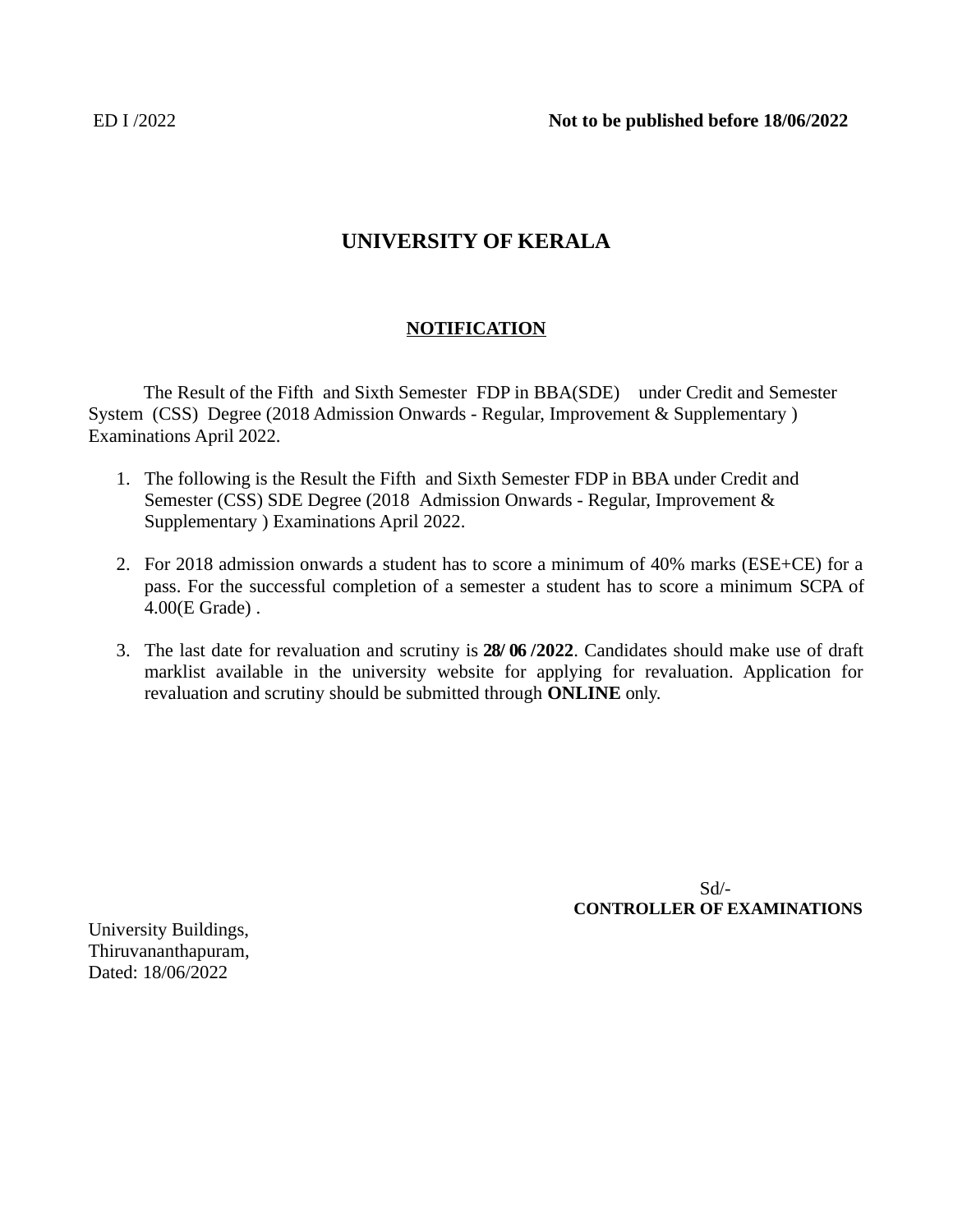#### **College Code:00**

### **SDE Kariyavattom**

#### **BBA-. (862)**

| ALL PASS                        |                        |                        |                        |                        |
|---------------------------------|------------------------|------------------------|------------------------|------------------------|
| 862191013(5.10 D)               | $1024(6.23 \text{ C})$ | $1029(5.07 \text{ D})$ | 1030(5.24 D)           | 1035(8.04 A)           |
| $1044(4.69 \text{ E})$          | 1082(7.00 B)           | 1083(7.07 B)           | 1098(5.31 D)           | 1107(5.41 D)           |
| $1110(6.39 \text{ C})$          | 1111(5.21 D)           | 1112(5.66 D)           | $1117(4.94 \text{ E})$ | $1119(4.54 \text{ E})$ |
| 1125(5.48 D)                    | $1151(6.71)$ C)        | 1166(7.24 B)           | 1174(5.78 D)           | 1181(4.71 E)           |
| 1205(5.41 D)                    | 1233(5.81 D)           | 1240(5.28 D)           | $1242(6.76 \text{ C})$ | 1246(5.42 D)           |
| $1247(6.79 \text{ C})$          |                        |                        |                        |                        |
| PASSED IN PARTS<br>862181001(1) |                        |                        |                        |                        |
| 862191001(5,3,4)                | 1028(1,2,3,5)          | 1032(1,4,5)            | 1038(5,1,3)            | 1087(1,2,3,5)          |
| 1088(4)                         | 1126(1,2,4,5)          | 1185(3)                | 1187(1,2,4,5)          |                        |

#### RESULT ANNOUNCED LATER 862191025 1164

#### **College Code:29**

### **S. N. College, Kollam**

#### **BBA-. (862)**

| ALL PASS               |                        |                        |                        |                        |
|------------------------|------------------------|------------------------|------------------------|------------------------|
| 862191047(5.69 D)      | $1048(4.43 \text{ E})$ | 1049(5.29 D)           | $1050(6.61)$ C)        | 1051(7.00 B)           |
| $1052(5.58 \text{ D})$ | 1053(5.11 D)           | $1054(5.48 \text{ D})$ | 1057(5.19 D)           | 1058(5.21 D)           |
| 1059(4.91 E)           | 1061(4.93 E)           | $1062(6.67 \text{ C})$ | $1064(4.66 \text{ E})$ | 1065(6.13 C)           |
| 1066(5.38 D)           | 1068(5.78 D)           | 1069(5.51 D)           | $1070(6.04 \text{ C})$ | $1071(4.81)$ E)        |
| $1075(6.20 \text{ C})$ | $1077(4.83 \text{ E})$ | 1079(5.29 D)           | 1084(4.99 E)           | $1090(6.36 \text{ C})$ |
| $1091(5.88 \text{ D})$ | 1092(4.94 E)           | 1094(5.62 D)           | 1096(5.72 D)           | $1099(4.19 \text{ E})$ |
| 1100(5.89 D)           | 1105(5.10 D)           | 1106(5.60 D)           | $1123(6.94 \text{ C})$ | 1130(5.00 D)           |
| 1131(5.03 D)           | 1133(4.96 E)           | 1136(5.36 D)           | 1138(5.44 D)           | 1139(5.37 D)           |
| $1142(5.62 \text{ D})$ | $1146(6.02 \text{ C})$ | $1148(6.27 \text{ C})$ | 1149(5.00 D)           | 1192(5.01 D)           |
| 1193(5.48 D)           | $1215(6.92 \text{ C})$ | 1223(5.44 D)           | 1236(5.60 D)           | $1241(4.96 \text{ E})$ |
| $1245(4.98 \text{ E})$ |                        |                        |                        |                        |
| <b>PASSED IN PARTS</b> |                        |                        |                        |                        |
| 862191043(5,1,3,4)     | 1055(3,4,5)            | 1056(1,3,4,5)          | 1063(5,3)              | 1080(3,4)              |
| 1081(2,3,4)            | 1097(3,4)              | 1109(4,5,2,3)          | 1132(4,5)              | 1135(3,4)              |
| 1137(2,3,4)            | 1143(5,3,4)            | 1144(1,4)              | 1150(1,4)              | 1170(2,4,5)            |
| 1188(5,1,2,4)          | 1213(4,5)              | 1222(4,5)              | 1228(5,4)              | 1232(5,2,3,4)          |
| 1244(1,2,4)            |                        |                        |                        |                        |

#### RESULT ANNOUNCED LATER 862191078

### **College Code:32**

### **T. K. M. College of Arts & Science, Kollam**

| <b>BBA-.</b> $(862)$          |                        |                 |                        |                        |
|-------------------------------|------------------------|-----------------|------------------------|------------------------|
| ALL PASS<br>862181013(4.49 E) | $1076(4.28 \text{ E})$ | 1088(5.02 D)    | $1090(4.18 \text{ E})$ | 1096(5.17 D)           |
| $1104(4.96)$ E)               | $1116(4.26 \text{ E})$ | $1117(4.32)$ E) | 1136(4.86)             | $1141(4.72 \text{ E})$ |
| 1166(5.56 D)                  | 1208(5.90 D)           |                 |                        |                        |
| <b>PASSED IN PARTS</b>        |                        |                 |                        |                        |
| 862181028(1)                  | 1134(1)                | 1182(5)         |                        |                        |

**College Code:44**

### **M. S. M. College, Kayamkulam**

**BBA-. (862)**

ALL PASS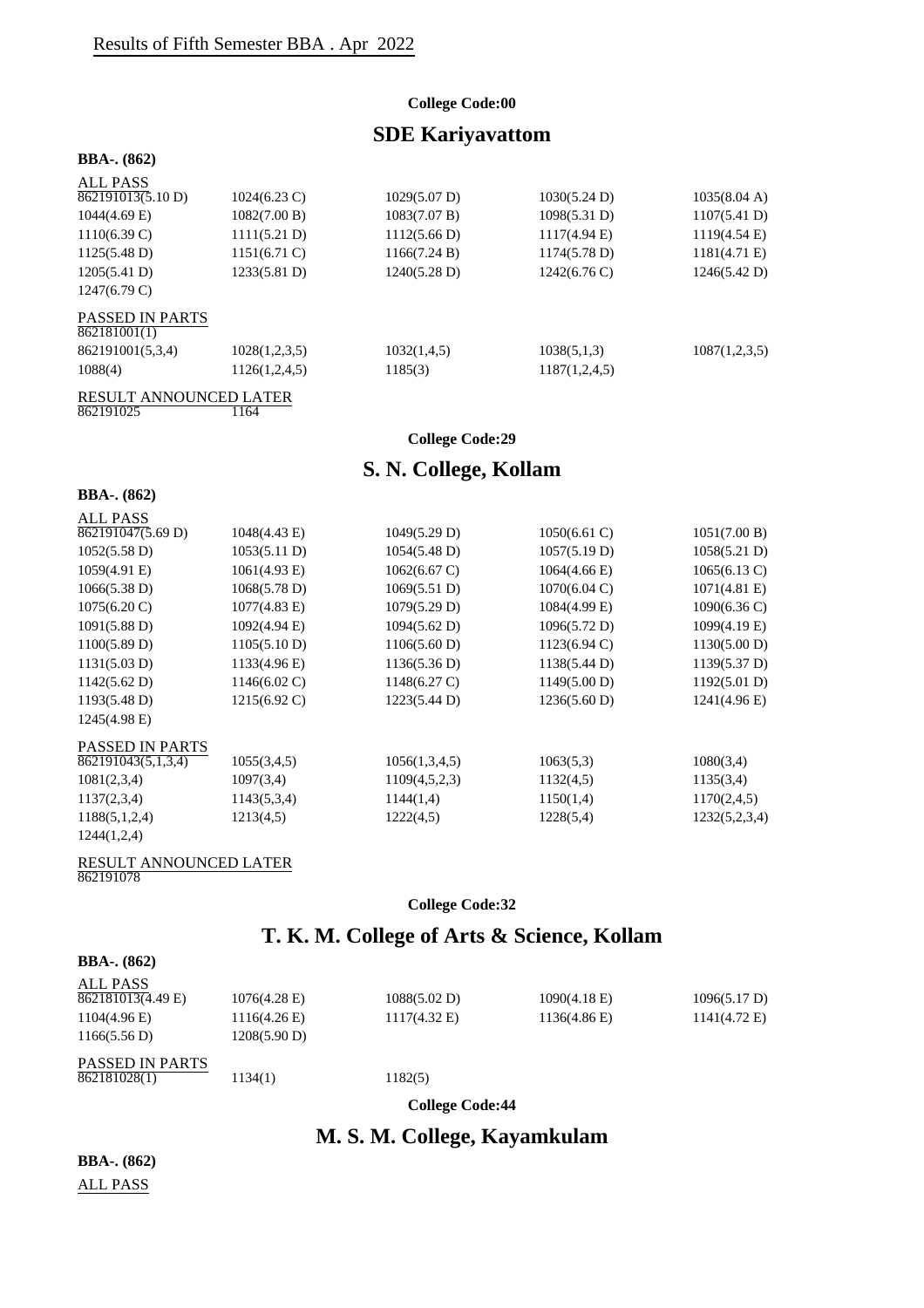### Results of Fifth Semester BBA . Apr 2022

| 862191015(5.28 D) | 1016(4.64 E) | 1017(5.21 D)           | $1018(5.98 \text{ D})$ | 1019(7.12 B)           |
|-------------------|--------------|------------------------|------------------------|------------------------|
| 1156(5.02 D)      | 1157(5.78 D) | $1158(6.22 \text{ C})$ | $1160(6.31)$ C)        | $1194(6.10 \text{ C})$ |
| 1196(7.09 B)      | 1226(6.59 C) | $1235(6.81 \text{ C})$ |                        |                        |

PASSED IN PARTS  $862191161(1,3,4)$  1171(1,3,4,5)

sd/- University Buildings CONTROLLER OF EXAMINATIONS

University Buildings<br>Trivandrum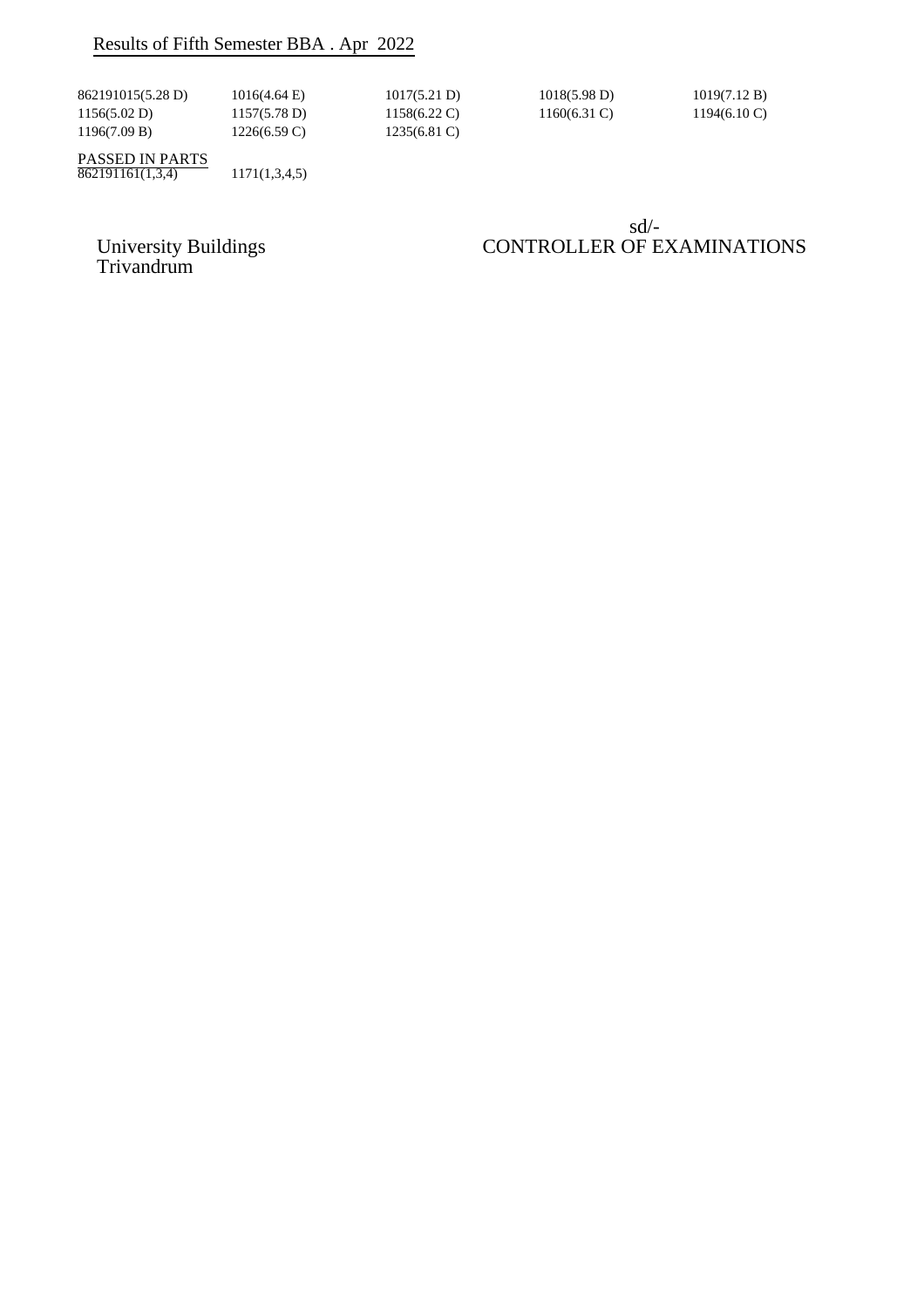#### **College Code:00**

### **SDE Kariyavattom**

#### **BBA-. (862)**

|                        | COURSE PASS (CCPA scores given in brackets) |                        |                         |                         |
|------------------------|---------------------------------------------|------------------------|-------------------------|-------------------------|
| 862191082(6.900 C)     | 1083(7.050 B)                               | 1117(5.510 D)          | $1151(6.850 \text{ C})$ | $1166(6.760 \text{ C})$ |
| 1233(5.810 D)          |                                             |                        |                         |                         |
|                        | ALL PASS(Semester scores given in brackets) |                        |                         |                         |
| 862181001(6.16 C)      |                                             |                        |                         |                         |
| 862191013(6.19 C)      | $1028(5.65 \text{ D})$                      | $1029(6.16 \text{ C})$ | 1035(7.96 B)            | $1038(6.54 \text{ C})$  |
| 1044(5.79 D)           | 1082(7.52 B)                                | $1083(8.02 \text{ A})$ | 1087(5.06 D)            | $1098(6.52 \text{ C})$  |
| $1107(6.12 \text{ C})$ | $1110(6.61)$ C)                             | 1111(6.24)             | $1112(6.97 \text{ C})$  | $1117(6.49 \text{ C})$  |
| $1119(6.11)$ C)        | $1125(6.10 \text{ C})$                      | 1126(5.89 D)           | 1151(7.49 B)            | 1164(7.08 B)            |
| 1166(7.42 B)           | 1174(7.05 B)                                | 1181(5.55 D)           | 1187(7.52 B)            | $1205(6.26 \text{ C})$  |
| $1233(6.14 \text{ C})$ | 1240(5.94 D)                                | $1242(6.11)$ C)        | $1246(6.93)$ C)         | 1247(7.82 B)            |
| <b>PASSED IN PARTS</b> |                                             |                        |                         |                         |
| 862191001(1,2,3,5)     | 1024(1,2,4,5,6)                             | 1025(1,2,3,5,6)        | 1030(1,2,3,4,5)         | 1032(1,2,3,5,6)         |
| 1088(1,3,4,5,6)        | 1178(4)                                     | 1185(1,2,6)            |                         |                         |
|                        |                                             |                        |                         |                         |

**College Code:29**

### **S. N. College, Kollam**

#### **BBA-. (862)**

COURSE PASS (CCPA scores given in brackets) 862191051(7.400 B) 1215(7.460 B)

|                        | ALL PASS(Semester scores given in brackets) |                        |                        |                        |
|------------------------|---------------------------------------------|------------------------|------------------------|------------------------|
| 862191047(6.76 C)      | 1048(5.14 D)                                | 1050(7.16 B)           | 1051(7.79 B)           | 1053(5.77 D)           |
| $1054(6.57 \text{ C})$ | 1055(5.92 D)                                | 1056(7.17 B)           | 1057(7.02 B)           | $1058(6.81)$ C)        |
| $1059(6.55 \text{ C})$ | $1061(6.42 \text{ C})$                      | 1062(7.56 B)           | 1063(5.54 D)           | 1064(5.83 D)           |
| 1065(7.32 B)           | $1066(6.66 \text{ C})$                      | $1068(6.71)$ C)        | 1069(7.16 B)           | 1070(7.33 B)           |
| $1075(6.59 \text{ C})$ | 1077(5.53 D)                                | $1079(6.57 \text{ C})$ | 1080(5.55 D)           | $1081(6.81)$ C)        |
| 1084(7.23 B)           | $1090(6.98 \text{ C})$                      | $1091(6.33 \text{ C})$ | 1092(5.86 D)           | $1094(6.63 \text{ C})$ |
| 1096(7.06 B)           | 1099(5.64 D)                                | $1100(6.42 \text{ C})$ | $1105(6.25 \text{ C})$ | $1106(6.30 \text{ C})$ |
| 1109(6.44 C)           | 1123(7.36 B)                                | $1130(6.76 \text{ C})$ | $1131(6.60 \text{ C})$ | $1133(6.38 \text{ C})$ |
| $1136(6.26 \text{ C})$ | $1138(6.21)$ C)                             | $1139(6.29 \text{ C})$ | $1142(6.20 \text{ C})$ | $1146(6.70 \text{ C})$ |
| $1148(6.85 \text{ C})$ | 1149(5.60 D)                                | 1150(5.58 D)           | $1192(6.77 \text{ C})$ | $1193(6.78 \text{ C})$ |
| 1215(7.76 B)           | 1222(5.96 D)                                | $1223(6.53 \text{ C})$ | 1228(5.56 D)           | 1236(6.48 C)           |
| $1241(6.39 \text{ C})$ | $1244(5.63 \text{ D})$                      | $1245(6.25 \text{ C})$ |                        |                        |
| <b>PASSED IN PARTS</b> |                                             |                        |                        |                        |
| 862191043(1,2,5,6)     | 1049(1,2,4,5,6)                             | 1052(1,2,4,5,6)        | 1071(1,2,5,6)          | 1097(1,2,4,6)          |
| 1132(4,6)              | 1135(1,2,4,5,6)                             | 1137(1,2,4,5,6)        | 1143(1,2,4,5,6)        | 1144(1,2,4,5,6)        |
| 1170(4)                | 1188(4,6)                                   | 1213(4)                | 1232(1,2,4)            |                        |
|                        |                                             |                        |                        |                        |

**College Code:32**

### **T. K. M. College of Arts & Science, Kollam**

#### **BBA-. (862)**

COURSE PASS (CCPA scores given in brackets)

No Eligible Students

ALL PASS(Semester scores given in brackets)<br>862181075(5.58 D) 1080(6.01 C)  $\frac{862181075(5.58 \text{ D})}{1080(6.01 \text{ C})}$  1117(4.87 E)

#### PASSED IN PARTS

No Eligible Students

**College Code:44**

### **M. S. M. College, Kayamkulam**

**BBA-. (862)** COURSE PASS (CCPA scores given in brackets)